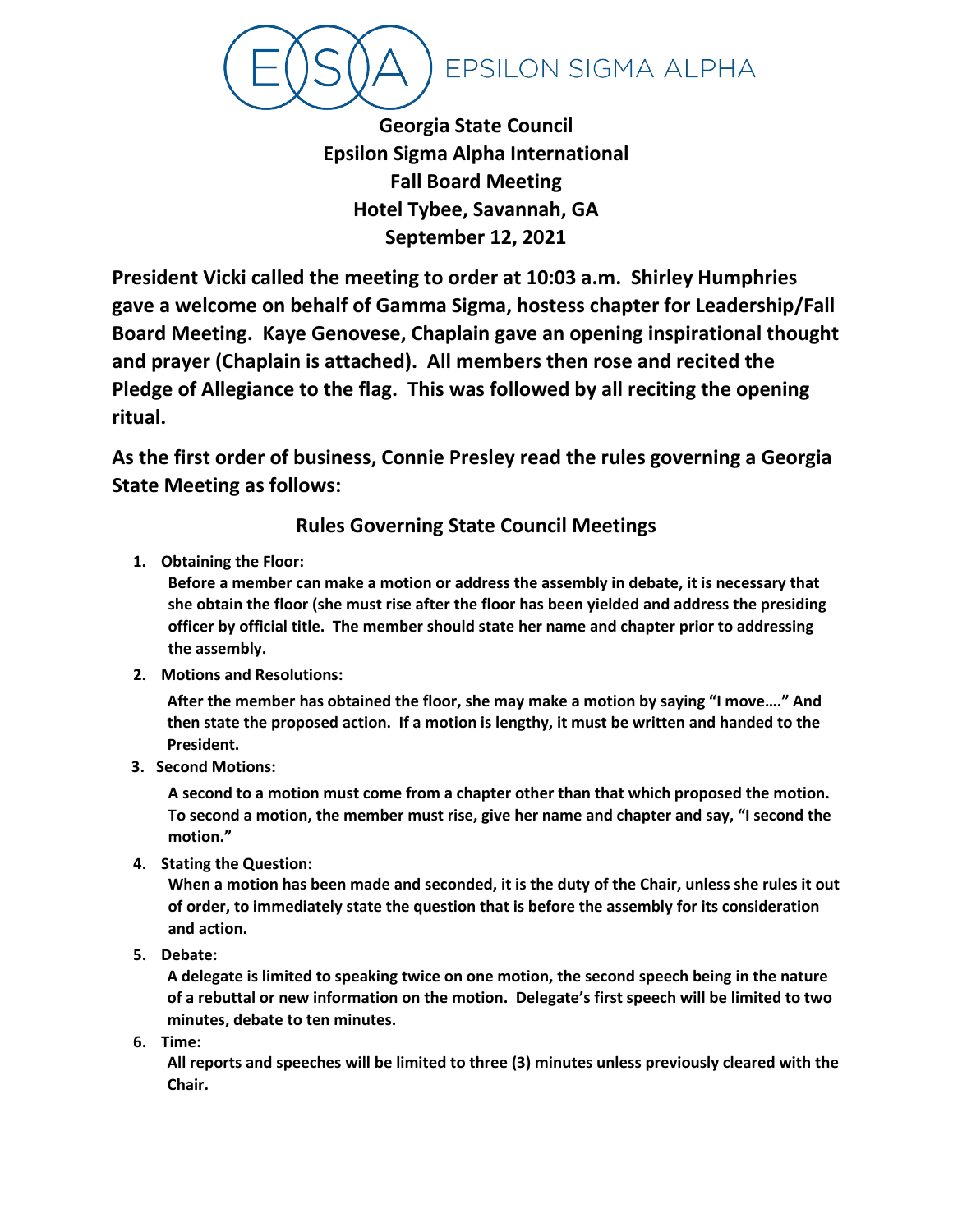**The next order of business was Roll Call. President Vicki Warren stated that a silent roll call had been taken by Susan Knudson, Recording Secretary. Susan Knudson then took Roll Call of chapters as follows:**

| Chapter            | <b>President</b>             | Present/ | #On  | <b>Total</b>   |
|--------------------|------------------------------|----------|------|----------------|
|                    |                              | Absent   | Roll | <b>Present</b> |
| <b>Alpha Beta</b>  | Debbie Lamp'l                | A        | 12   | 3              |
| <b>Alpha Delta</b> | <b>Frances Jennings</b>      | A        |      | 0              |
| Alpha Nu           | <b>Connie Presley</b>        | P        | 4    | $\overline{2}$ |
| <b>Beta Chi</b>    | <b>Beverly Aldridge</b>      | P        | 4    | 3              |
| Beta Kappa         | <b>Linda Long</b>            | P        | 3    | $\overline{2}$ |
| <b>Beta Sigma</b>  | <b>Kaye Kinnebrew</b>        | A        |      | 0              |
| <b>Beta Zeta</b>   | <b>Joy Lynn Tynes</b>        | A        |      | 0              |
| Delta lota         | <b>Susan Knudson</b>         | P        | 9    | 6              |
| Delta Nu           | <b>Mary Cooper</b>           | P        | 4    | $\overline{2}$ |
| Gamma Omega        | <b>Theresa McGugan</b>       | A        | 6    | $\overline{2}$ |
| Gamma Sigma        | <b>Annelle Saunders</b>      | P        | 8    | 6              |
| Gamma Zeta         | <b>Brittany Petty-Rogers</b> | A        |      | 0              |
| Kappa Rho          | <b>Monette Horton</b>        | P        | 8    | 6              |
| Omega Phi          | <b>Marion Hunter</b>         | P        | 6    | 1              |
| Sigma Chi          | <b>Sherry Presley</b>        | P        | 3    | 1              |

**The next order of business was the Credentials Report by Wanda Price. Wanda reported 11 of 14 chapters were represented with 21 Chapter Votes, 15 Gavelette Votes for a total of 36 Votes (A copy of the credentials is on file).**

**The next order of business was the reading of the minutes which included both Convention minutes and Incoming Board Meeting minutes. Susan Knudson moved that if there were no objections, we dispense with the reading of minutes. Coming from a committee, no second was required. The motion was carried.**

**The next order of business was the Treasurer's Statement given by Sherry Presley, Treasurer. A complete copy of the Treasurer's report is attached. Balance on hand as of July 30, 2021, was \$11,240.48. Total Income was \$2,250.00. Total disbursements were \$978.72. Balance on hand as of September 9, 2021, was \$12,511.76. Savings Account balance as of August 31, 2021, was \$6,046.19 and the Candidates Fund Balance as of August 31, 2021, was \$3,622.23. Total funds as of September 9, 2021, was \$22,180.58.**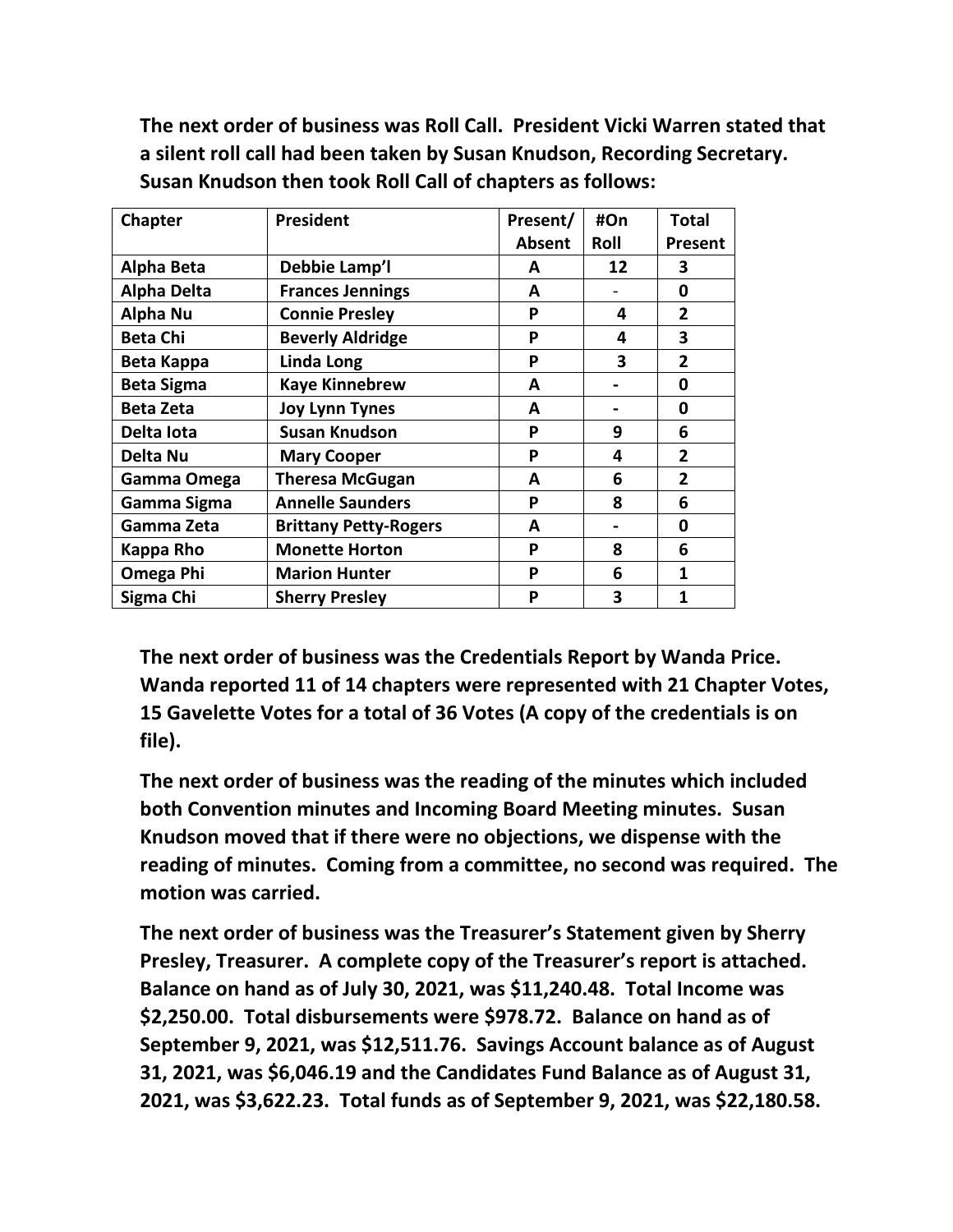**Shirley Humphries, Gamma Sigma moved the Treasurer's Statement be approved as given. Sherrie Bordeaux, Beta Kappa seconded the motion. Motion was carried.**

**The next order of business was the Registration Report given by Angela Coleman, Meeting Registration Chair. A total of 11 of 14 chapters had members attending. There were 38 members, no MAL, and 1 guest for a total of 39 attending. Also, a total of 37 room nights were used.**

**The next order of business was recognitions by Wanda Price and Garner. There were no members attending the Fall Meeting for the first time and no pledges were in attendance.**

**The next order of business was the membership report given by Wanda Price. Wanda reported 14 active chapters, 14 chapters in good standing, 79 jewel pin members, 1 MAL and 1 pledge for a total membership of 81.**

**The next order of business was Elected Officer Reports. President Vicki first thanked the membership for sending her to IC Convention. She reported it was an honor to receive all of Georgia's Awards and presented all the certificates to the winners.**

**The next order of business was the report from Mary Cooper, Corresponding Secretary. Mary asked the membership to remember to send articles for the State Newsletter with the theme of the next issue being "harvest moonlight". She also asked if everyone would send in their holiday recipes for the newsletter.**

**The next order of business was the Disaster Fund Report given by Jr. Past President, Kim New. Kim rereminded everyone that the Disaster Fund is available to any member who has a loss to home and belongings due to any natural causes and asked for each member and chapter to help by donating to the Fund. Kim also reported that her project for the Disaster Fund, "Many Blessings" on-going for the weekend has resulted in 11 chapters participating for 100% participation and a total of \$281.00 was collected at Leadership.** 

**The next order of business was the Appointed Officers Reports. Auditor Annelle Saunders reported both the Treasurer's Books for 2020-2021 and the Georgia State Council Convention Books for 2021 were audited and found to be in perfect order (reports are attached).**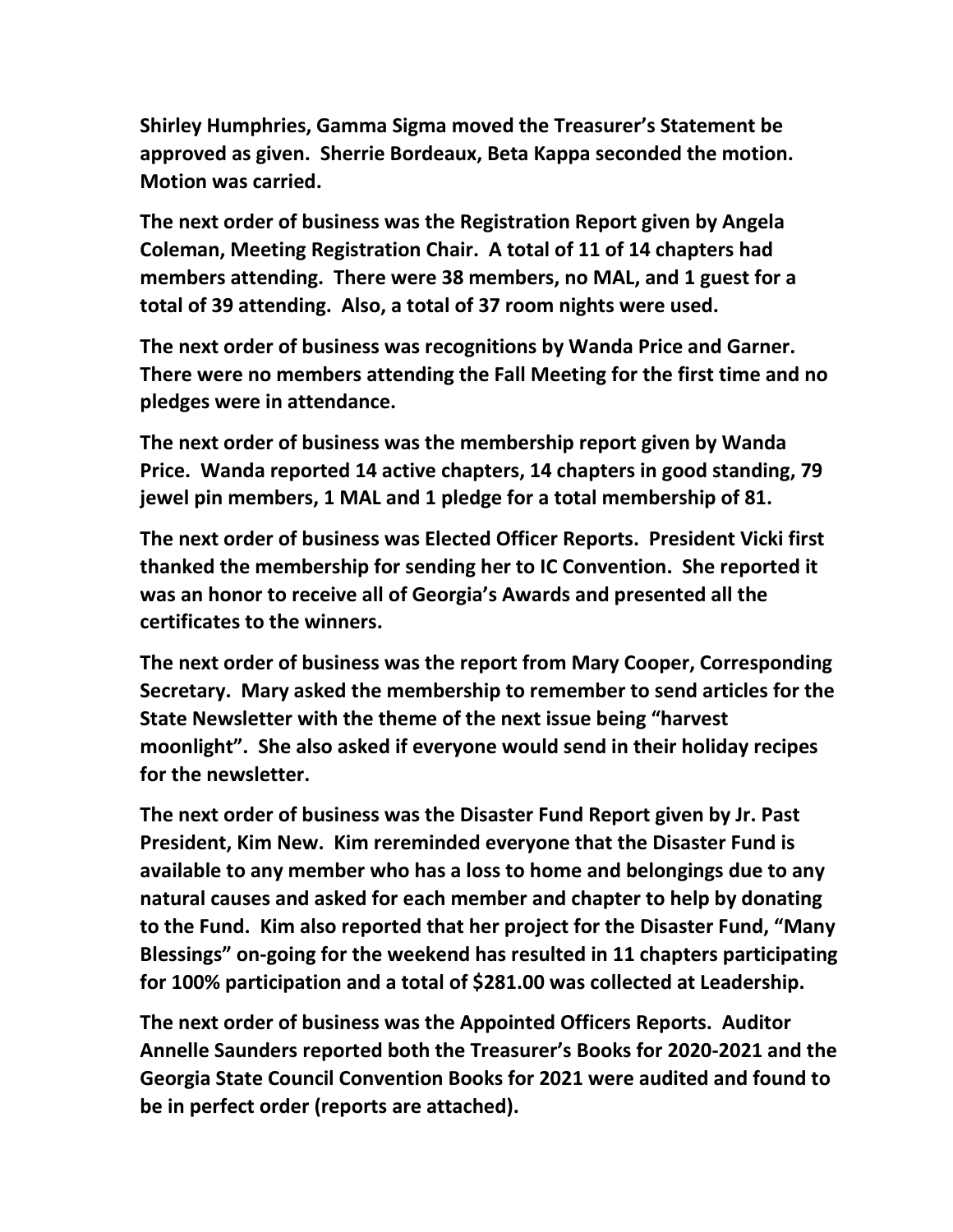**The next order of business was the Report on Awards by Venetia Lewallen, Awards Chair. Venetia just asked each chapter to keep up with their figures and to submit for Awards.**

**The next order of business was the philanthropic Report by Sharon Smoot, Philanthropic Chair. Sharon also emphasized for everyone to keep up their numbers and to tally them at least once a month.**

**The next order of business was Yearbook. Karen Smith. Yearbook Chairman presented President Vicki with her copy of the 2021-2022 Georgia State Council Yearbook. Karen also indicated that the electronic version of the Yearbook would be sent out the following week as some changes have been reported this weekend.**

**President Vicki then called a ten-minute break.**

**President Vicki called the meeting back in order and the next order of business was Unfinished Business. Connie Presley, St. Jude Senior Chair reported to date Georgia's total donations for St. Jude was \$3,615.20. Connie Presley then gave her report on the 2021 GSC Convention as Convention Chair. Connie reported a profit of \$631.43. This was due primarily to the fund-raising efforts of finance chairs Romanda Talley and Sherry Presley. A check was sent to the GSC Treasurer in the amount of \$315.72 which was half the profit from convention. Additionally, Connie reported a total of 67 room nights for convention (complete report is attached).**

**The next order of unfinished business was the 2022 convention report given by Susan Garner in the absence of Gil Marchant. Susan reported the convention would be April 29th through May 1, 2022 at the Hilton Atlanta/Marietta Conference Center. The room rate is \$129.00 plus taxes and fees. There is free parking and the registration fee is \$118.00.**

**The next order of unfinished business was the 2023 convention report given by Susan Knudson. Convention Chair. Susan reported the convention will be held at Little Ocmulgee State Park. The registration fee will be \$120.00. The hotel room rate will be \$89.00 plus taxes and fees. The dates for Convention were not given but in revieing the contract after the meeting, the dates are May 12 through May 14, 2023.**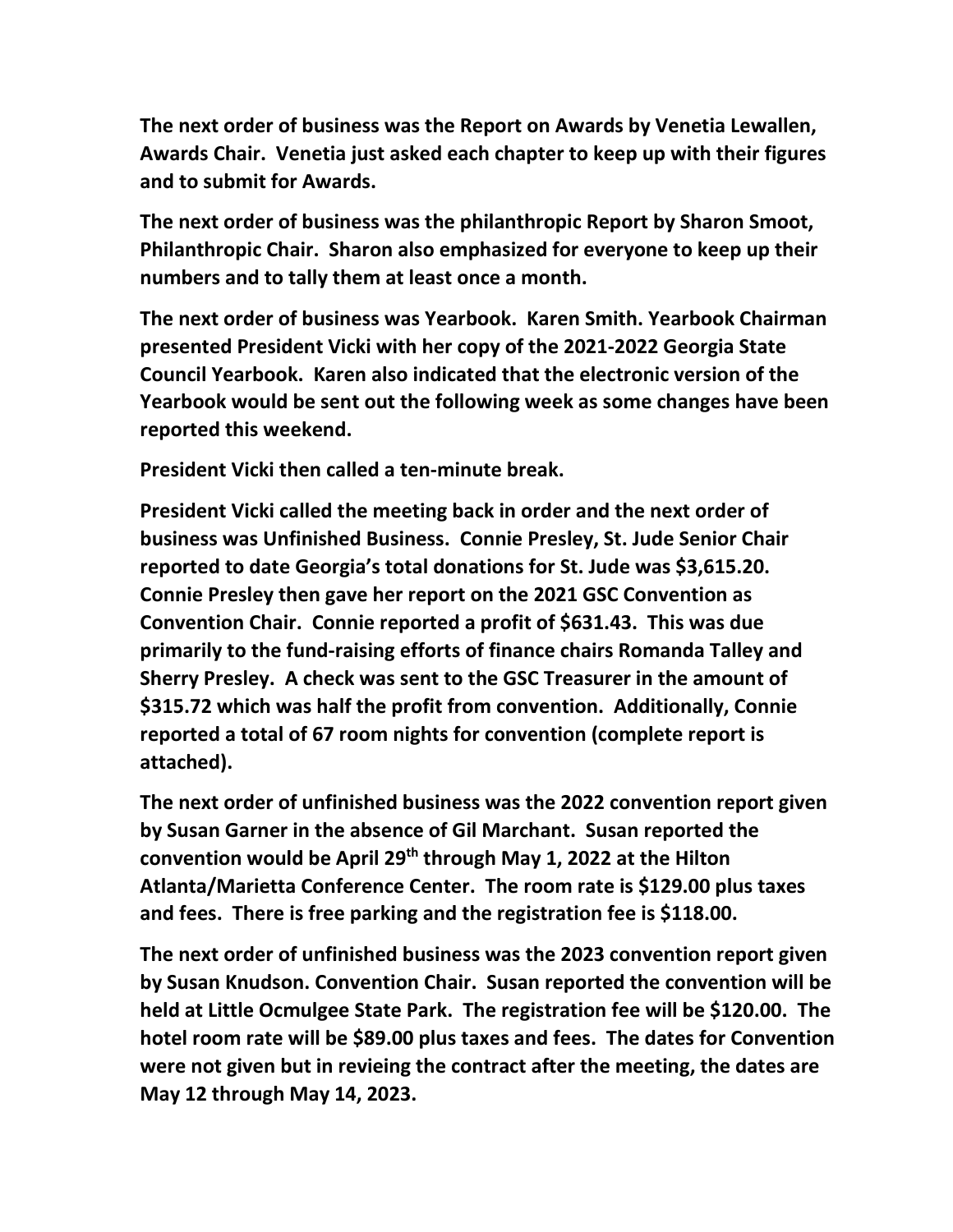**The next order of unfinished business the SERC Convention Bid for 2023. Romanda Talley reported that to date a hotel has not been selected as the room rates and costs of food are extremely high in both Savannah, Augusta and both Jekyll and St. Simon's Islands. She also reported that the search continues and hopefully after the first of the year, prices will come down.** 

**The next order of business was New Business. President Vicki asked the membership how many would be attending SERC. The response indicated 12 members would be attending. President Vicki then read the one proposed SERC Bylaw change and read the three offices with opposition for the SERC Executive Board. Romanda Talley, Kappa Rho moved that the delegates go uninstructed as to the vote for the Bylaw change and the SERC slate of officers. Gennie Gilvin, Alpha Nu seconded the motion. There was no discussion, and the motion was carried.**

**The next order of New Business was a request from Susan Garner to all chapters. Susan is soliciting bids for the 2024 Convention.**

**The next order of business was a check presentation from Linda Long, Gavelette Treasurer. Linda presented a \$100.00 check to Marion Hunter for the new chapter, Omega Phi.**

**The next order of new business was a request from Wanda Price. Wanda asked the membership to all stand. Wanda asked a series of questions and at the end, anyone still standing (almost everyone), she distributed forms to run for state office as all standing were qualified. Wanda offered a prize for the first 10 members to send in their form (complete report is attached).**

**The next order of business was the Executive Board Recommendations. There were no recommendations.**

**The next order of business was Announcements. President Vicki aske the members of Gamma Sigma to stand and asked the membership to give a round of applause. She asked the same for Romanda Talley and crew for a great Leadership.**

**The next Announcement was from Kim New who gave the final total of the "Many Blessings". Kim reported the total for both days was \$456.00.**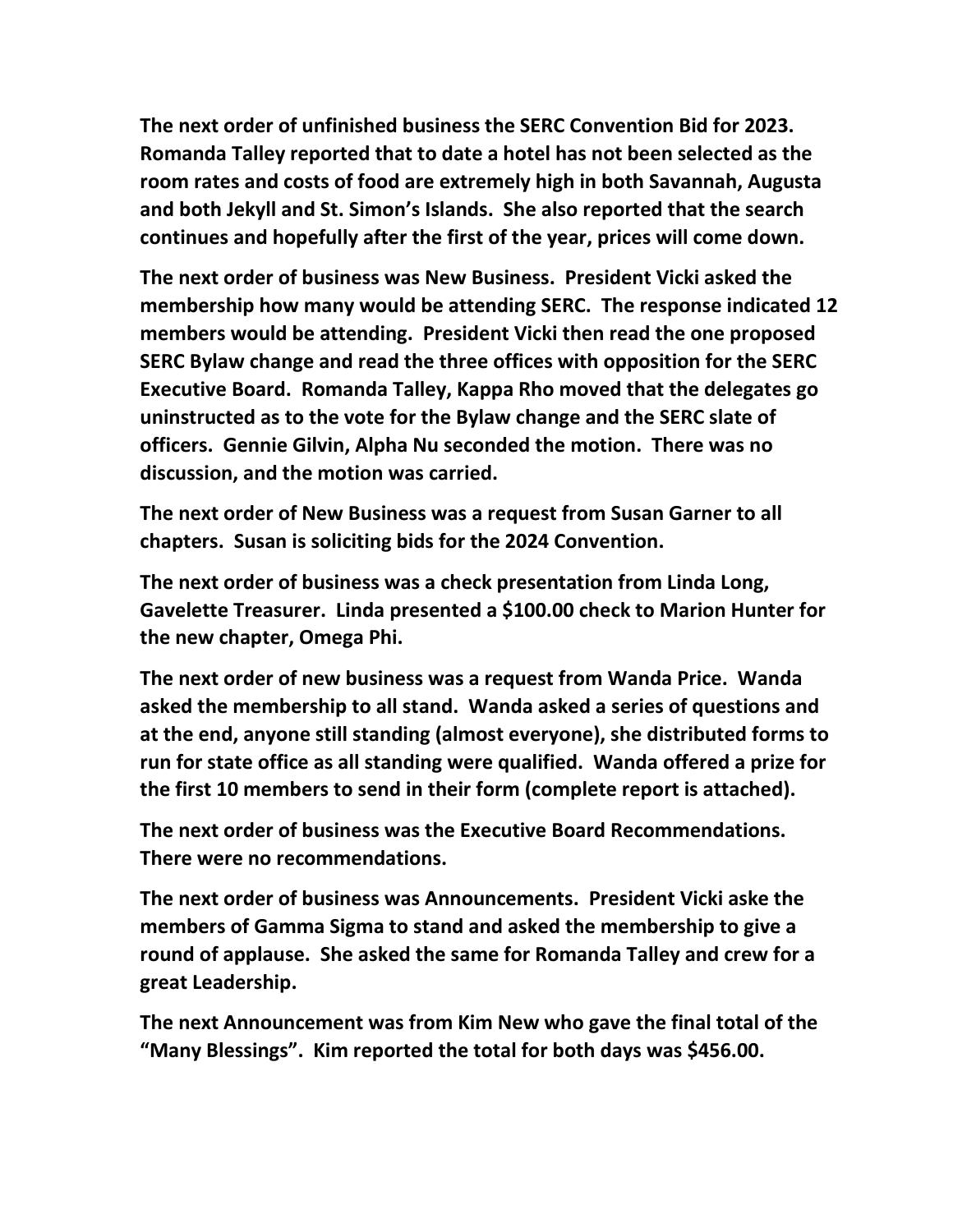**The next announcement was the drawing for the 50/50 Raffle. The raffle total was \$350.00 and the winner of the \$175.00 was Marion Hunter, Omega Phi.**

**The last Announcement was the date for the Mid-year Meeting - February 19,2022.**

**Kaye Genovese, Chaplain then gave the closing thought**

**President Vicki adjourned the meeting at 11:45 which was followed by the closing ritual.**

**Respectfully submitted**

**Susan Knudson GSC Recording Secretary**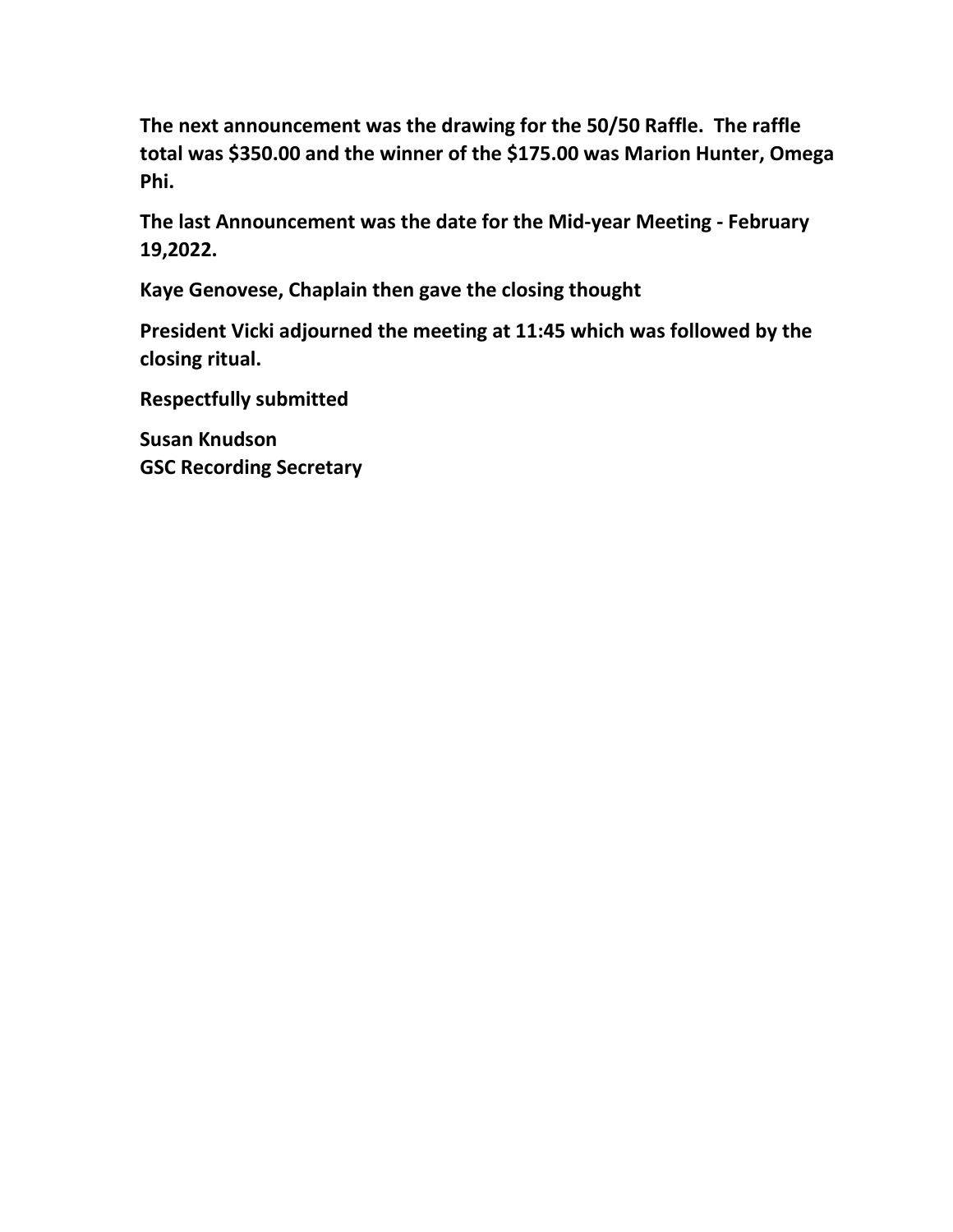CHAPLAIN REPORT FALL COUNCIL MEETING

# 9/12/21

SINCE CONVENTION I HAVE SENT 10 CARDS (SYMPATHY

AND GET WELL.) I DID SEND A SYMPATHY CARD TO

BRENDA WEST, PAST PRESIDENT AND SERC PRESIDENT, WHO LOST HER HUSBAND RECENTLY.

I HAVE ALSO INCLUDED ARTICLES FOR THE NEWSLETTERS. AND HAVE SENT OUR DONATIONS IN HONOR OF OUR

DECEASED PAST PRESIDENTS, LOU CURLES AND WILLENE VIGLIONI, TO ST. JUDE FOR LOU AND TO THE FIRST BAPTIST CHURCH OF MACON, FOR WILLENE.

Kaye Genovese, PICP GSC Chaplain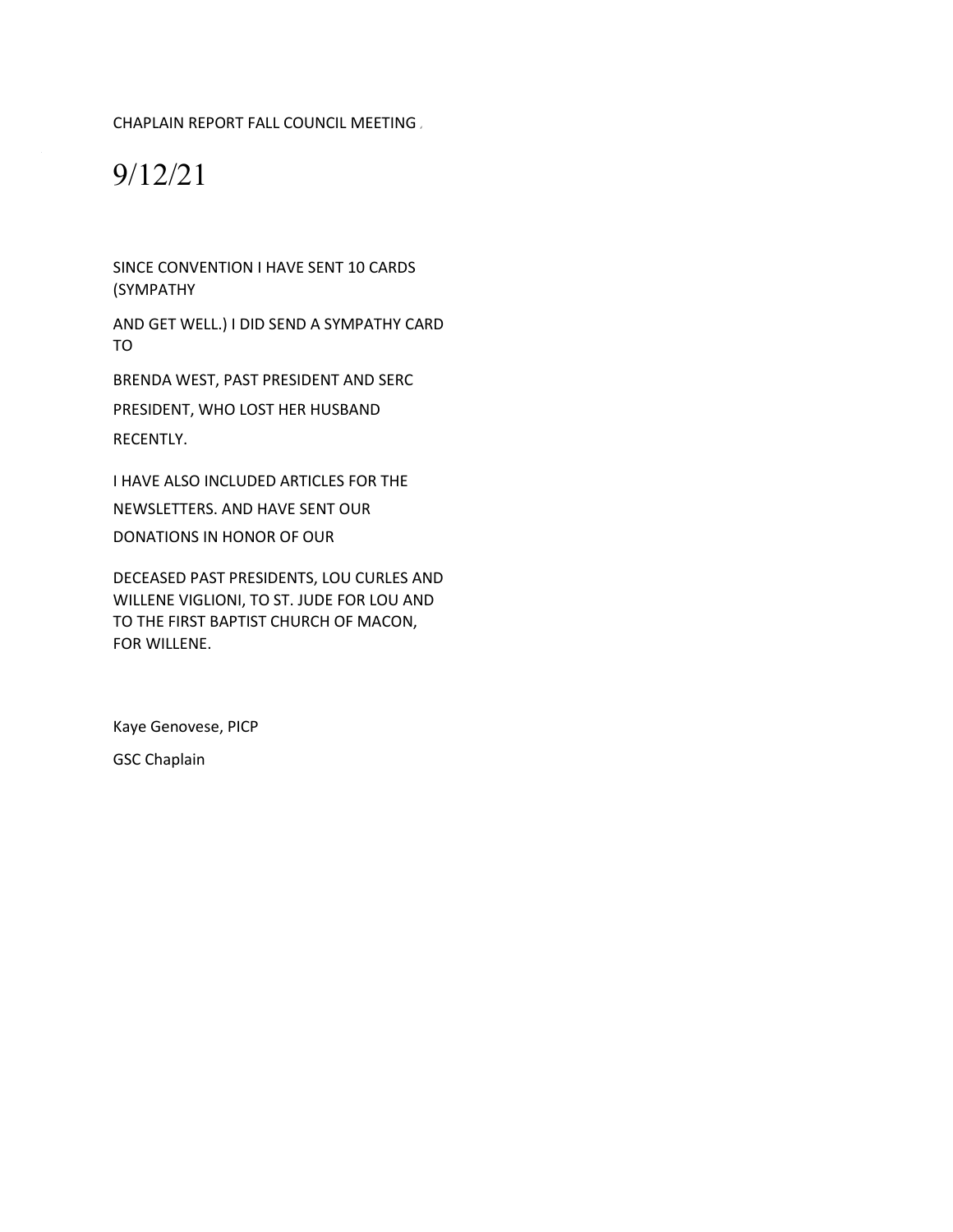# **ROLL CALL SHEETS**

# **Fall Board Meeting**

**Executive Board:**

**President, Vicki Warren(P) First Vice President, Wanda Price(P) Second Vice President, Susan Garner(P) Recording Secretary, Susan Knudson(P) Corresponding Secretary, Mary Cooper(P) Treasurer, Sherry Presley(P) Parliamentarian, Connie Presley(P) Jr. Past President, Kim New(P)**

#### **Appointed Board:**

**Administrative Assistants Monette Horton(P) Mary Ryan(P) Advisors Susan McVey(A) Sherrie Bordeaux(P) Assoc. of the Arts, Francis Jennings(A) Auditor, Annelle Saunders(P) Awards Chair, Venetia Lewallen(P) Chaplain, Kaye Genovese(P) Contracts Committee Gennie Gilvin(P) Susan Knudson(P) Karen Smith(P) Credentials Chair, Wanda Price(P) Credentials Co-Chair, Janie Kozal(P) Disaster Fund Chair, Kim New(P) EasterSeals Chair, Annelle Saunders(P) Educational Chair, Marion Hunter(P) Finance Chair, Sherry Presley(P) Foundation State Counselor, Pat Griffin(A) Flag Ceremony, Angela Coleman(P) Gavelette President, Stormy Bowie(A) Hope for Heroes Chair, Shirley Humphries(P) Leadership Chair, Romanda Talley(P) Newsletter Editor, Debbie Glore(A) Philanthropic, Sharon Smoot(P)**

**Photographer, Sherry Presley(P) Publicity, Gail Gilvin(A) SERC Coordinator, Romanda Talley(P) Scrapbook, Kim Smith(A) St. Jude Coordinator Senior, Connie Presley(P) St. Jude Coordinator Junior, Susan McVey(A) Web Master, Gennie Gilvin(P) Yearbook Chair, Karen Smith(P) Fall Board Meeting Chair, Annelle Saunders(P) Mid-Year Meeting Chair, Connie Presley(P) Convention Chair, Gail Marchant(A) Installing Officer, Sherrie Bordeaux(P)**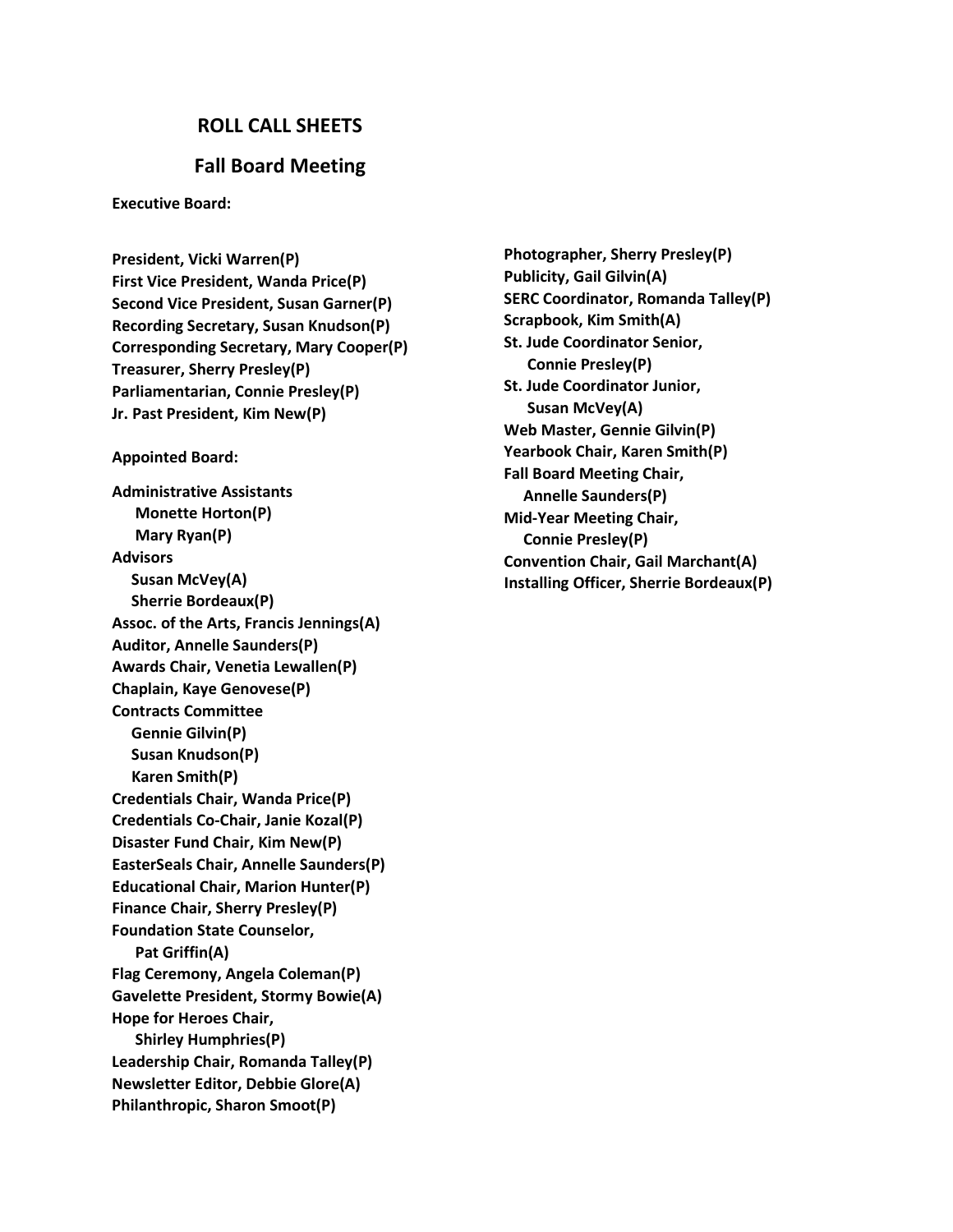



Georgia State Council Fall Board Meeting Tybee Island, GA Sept 11<sup>th</sup> and 12<sup>th</sup>

# Treasurer's Report

| 1. Funds                                                                |             |             |
|-------------------------------------------------------------------------|-------------|-------------|
| Checking Account balance as of A                                        | 30, 2021:   | \$11,240.48 |
| Income:                                                                 |             | \$2,250.00  |
| Disbursements:                                                          | $$ -978.72$ |             |
| Balance on hand as of September 9, 2021                                 |             | \$12,511.76 |
| Savings Account balance as of September 9, 2021:                        | \$6,046.19  |             |
| Candidates Fund Account balance as of September 9, 2021: \$3,622.63     |             |             |
| TOTAL FUNDS as of September 9, 2021:                                    | \$22,180.58 |             |
| . A register for each account is attached (see Attachments 1 through 3) |             |             |

Thank you. Sherry Presley GSC Treasurer 2021-2022

Attachments:

- 1. Checking Account register
- 2. Savings Account register
- 3. Candidates Fund Account register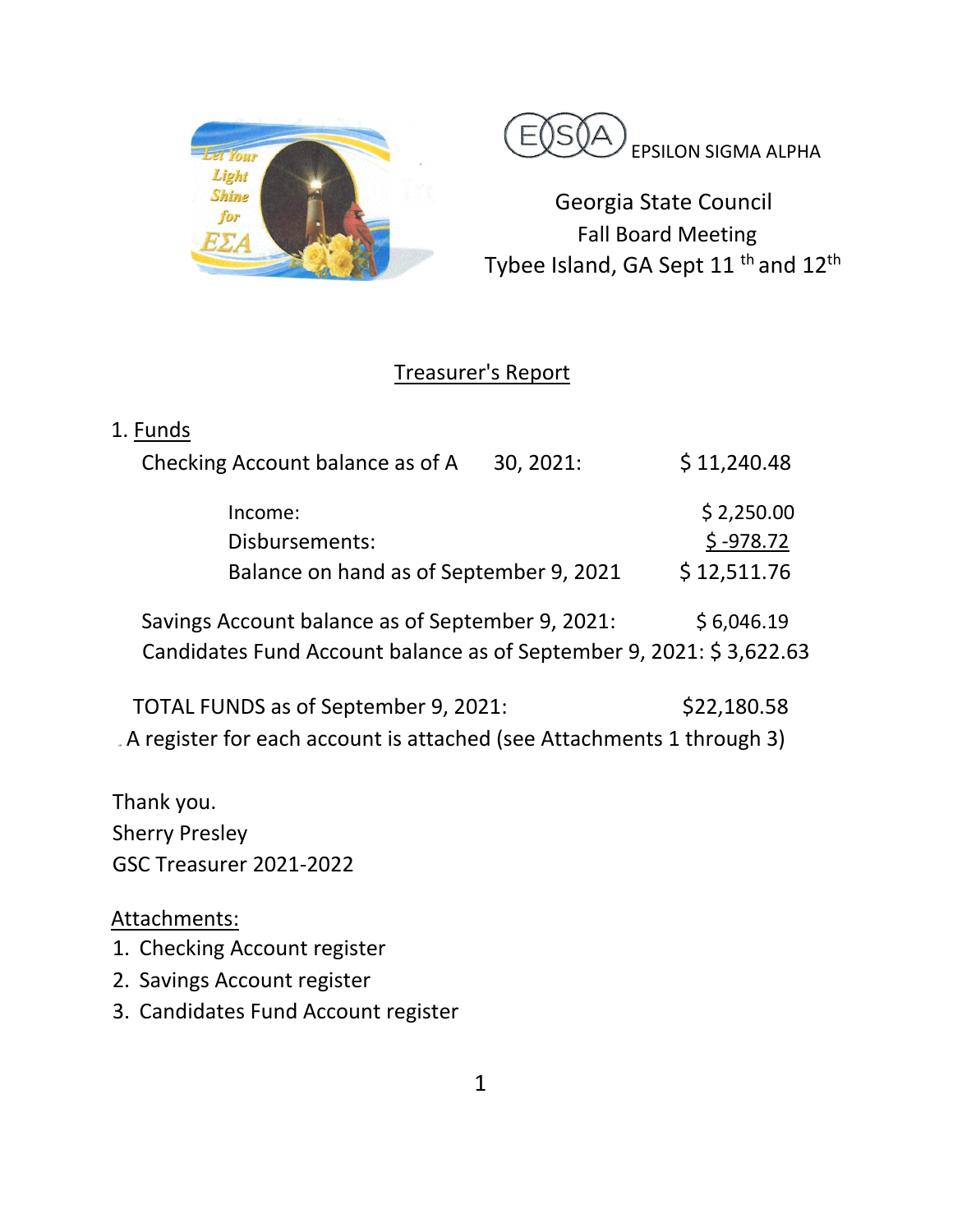Georgia State Council Epsilon Sigma Alpha International Sorority Fall Council Meeting September 12, 2021

Tybee Hotel — 1401 Strand Avenue Tybee Island, Georgia 31328

Madam President, Elected Officers, Executive Board and Sisters,

As Auditor, I have audited the Georgia State Council Convention books the year of 2021 and found them to be in perfect order.

I would like to commend Pat Griffin, 2021 Convention Treasurer on a job well done in an excellent matter.

A big thank you to for our State President, Vickie Warren and Past President Kim New, for giving me the opportunity to serve in this capacity.

Annelle Saunders<br>Reneur Seunder

2020-2021 Auditor Georgia State Council, ESA

The books were audited on 8/23/21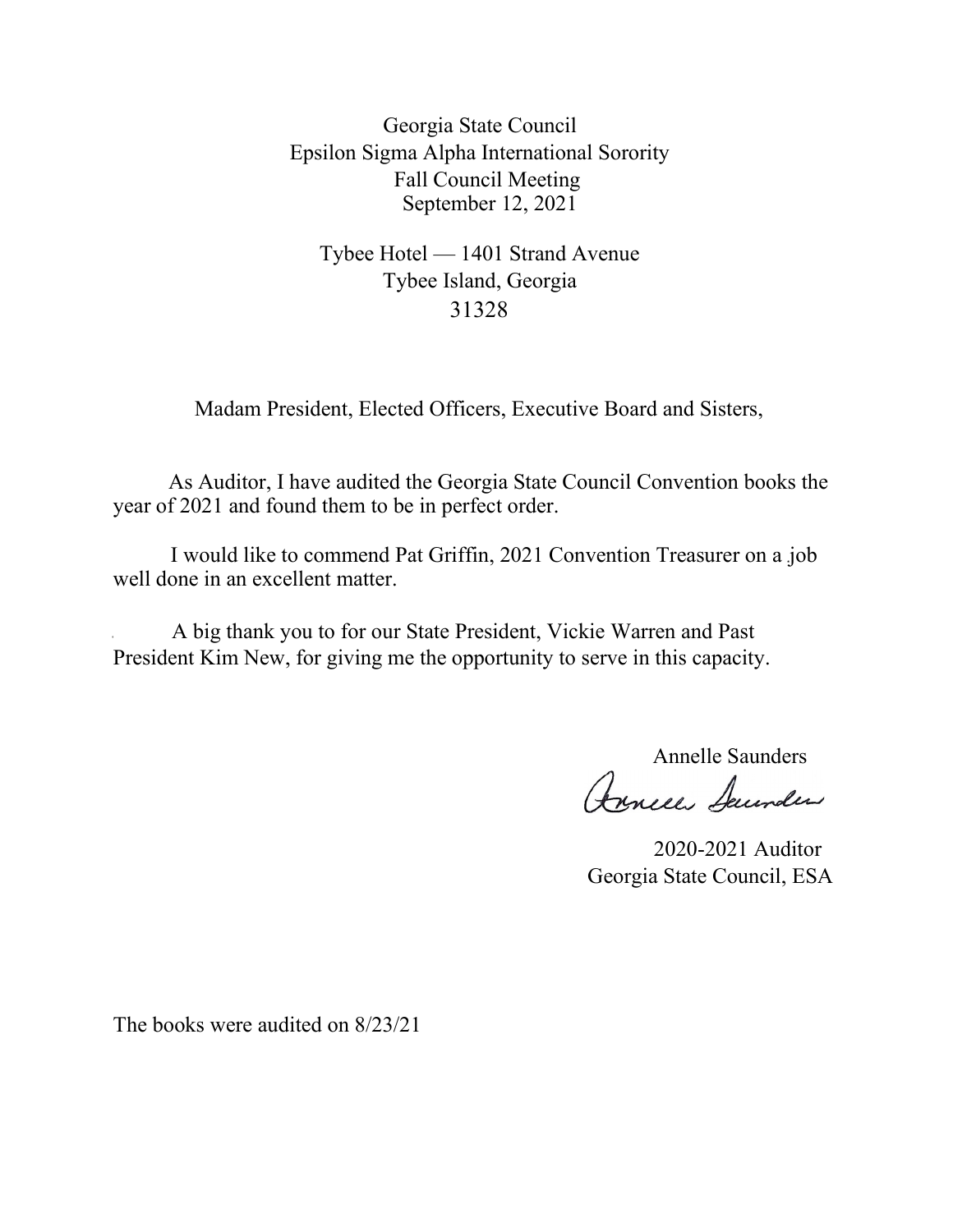Georgia State Council Epsilon Sigma International Sorority Fall Council Meeting September 12, 2021

# Tybee Hotel — 1401 Strand Avenue Tybee Island, Georgia 31328

Madam President, Elected Officers, Executive Board and Sisters,

As Auditor of the Georgia State Council, ESA, I have audited the Treasurer's books for the 2020-2021 which includes the Georgia State Business Account, Saving Account, and the Candidates fund Account. These accounts that were audited were found in outstanding order.

I would like to commend Susan Gamer, State Treasurer, on a job well done in making this audit easier to perform with her detailed bookkeeping.

A big thank you for our State President, Vickie Warren and Past President Kim New, for giving me the opportunity to serve in this capacity.

Annelle Saunders

Annece Saunder

2020-2021 Auditor Georgia State Council, ESA

The books were audited on 8/24/21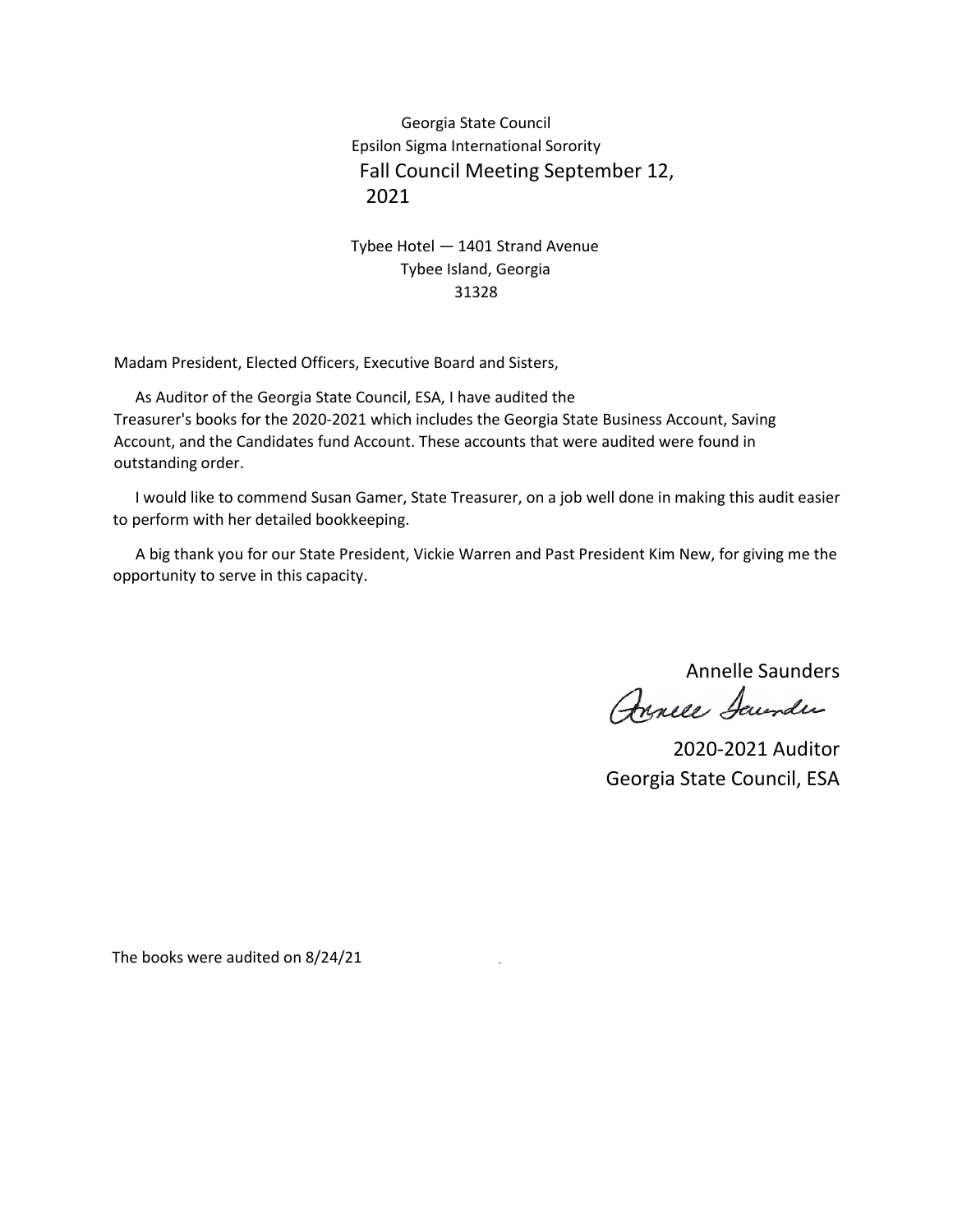2021 Convention Report

Connie Presley, Convention Chair

I would first like to thank the Gavelletts on a Job well done. The convention bank account was closed on June 29<sup>th</sup> 2021 with a balance of \$631.43.

A cashier's check was mailed to Sherry Presley, GA State Council Treasurer in the amount of \$315.71 via certified mail. A cashier's check was also mailed to Linda Long, Gavellette Treasurer in the amount of \$315.72. The convention books were then mailed to auditor Annelle Saunders. Thank you Pat Griffin.

The convention budget was originally set for 60 members. Final registration count was

37 members. Our Finance Committee, Romanda Talley and Sherry Presley, made over #3000.00. Great Job Romanda and Sherry. This allowed us to cover all budgeted items and cover the additional cost associated with reduced attendance. The budget was based on each registration covering a percentage of the meeting room cost. This cost remained constant with a 40% reduction in attendance.

Governor Kemp removed Covid restrictions 1 week prior to our convention which removed the costs associated with larger meeting room rates and cleaning cost assessed by the hotel. Had these costs remained in place we would have had a deficit of approximately \$400.00 to be split between the Gaveletts and GSC, instead there was a profit of \$631.43.

Hotel room nights were 67 on site and 2 off site, which included 3 nights of ESA guest. Our contract originally called for 80 room nights in order to secure reduced rates for meeting rooms. Because the hotel was unable to provide on site rooms for all attendees, reduced room rates were honored.

Great Job Gavelletts.